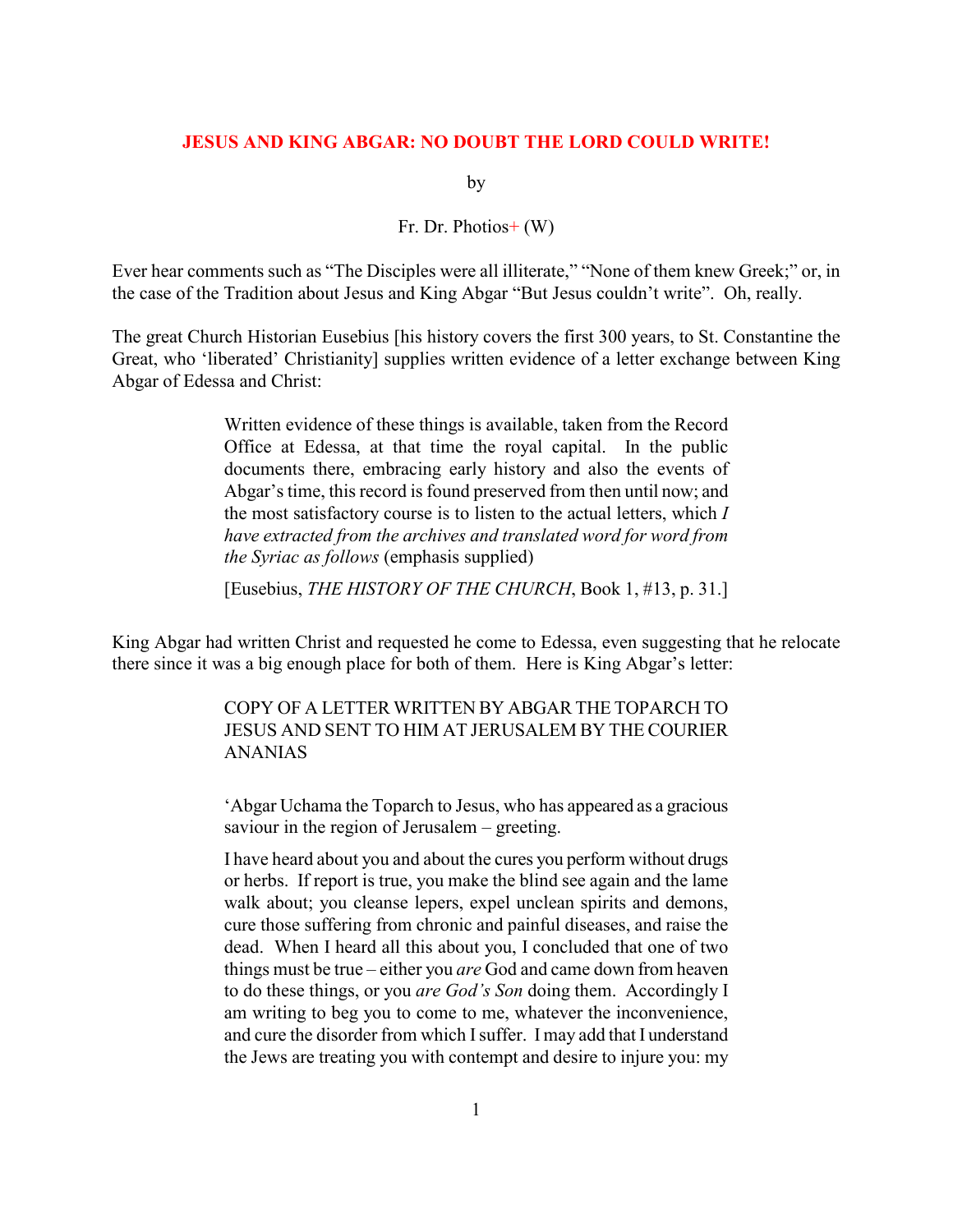city is very small, but highly esteemed, adequate for both of us.' (all emphases supplied)

[*ibid..* 31.]

Eusebius also records Christ's responsive letter to the King sent back via the same courier:

It is desirable also to hear the letter which Jesus sent him by the same letter-carrier. It is only a few lines long, but very impressive:

JESUS'S REPLY TO THE TOPARCH ABGAR BY THE COURIER ANANIAS

'Happy are you who believed in me without having seen me! (emphasis supplied) For it is written of me that those who have seen me will not believe in me, and that those who have not seen will believe and live. As to your request that I should come to you, I must complete all that I was sent to do here, and on completing it must at once be taken up to the One who sent me. When I have been taken up I will send you one of my disciples to cure your disorder and bring life to you and those with you.'

[*id.* pp. 31-32.]

Attached to the archive document was additional comment in Syriac that after the Ascension the Apostle Thomas sent Thaddaeus, one of the Seventy, to cure King Abgar:

King Abgar to Thaddaeus:

Are you really a disciple of Jesus the Son of God, who said to me 'I will send you one of my disciples who will cure you and give you life'?

Thaddaeus:

You wholeheartedly believed in the One who sent me, and for that reason I was sent to you. And again, if you believe in Him, in proportion to your belief shall the prayers of your heart be granted.

King Abgar:

I believed in Him so strongly that I wanted to take an army and destroy the Jews who crucified Him, if I had not been prevented by the imperial power of Rome from doing so.

Thaddaeus:

Our Lord has fulfilled the will of His Father, after fulfilling it He was taken up to the Father.

King Abgar: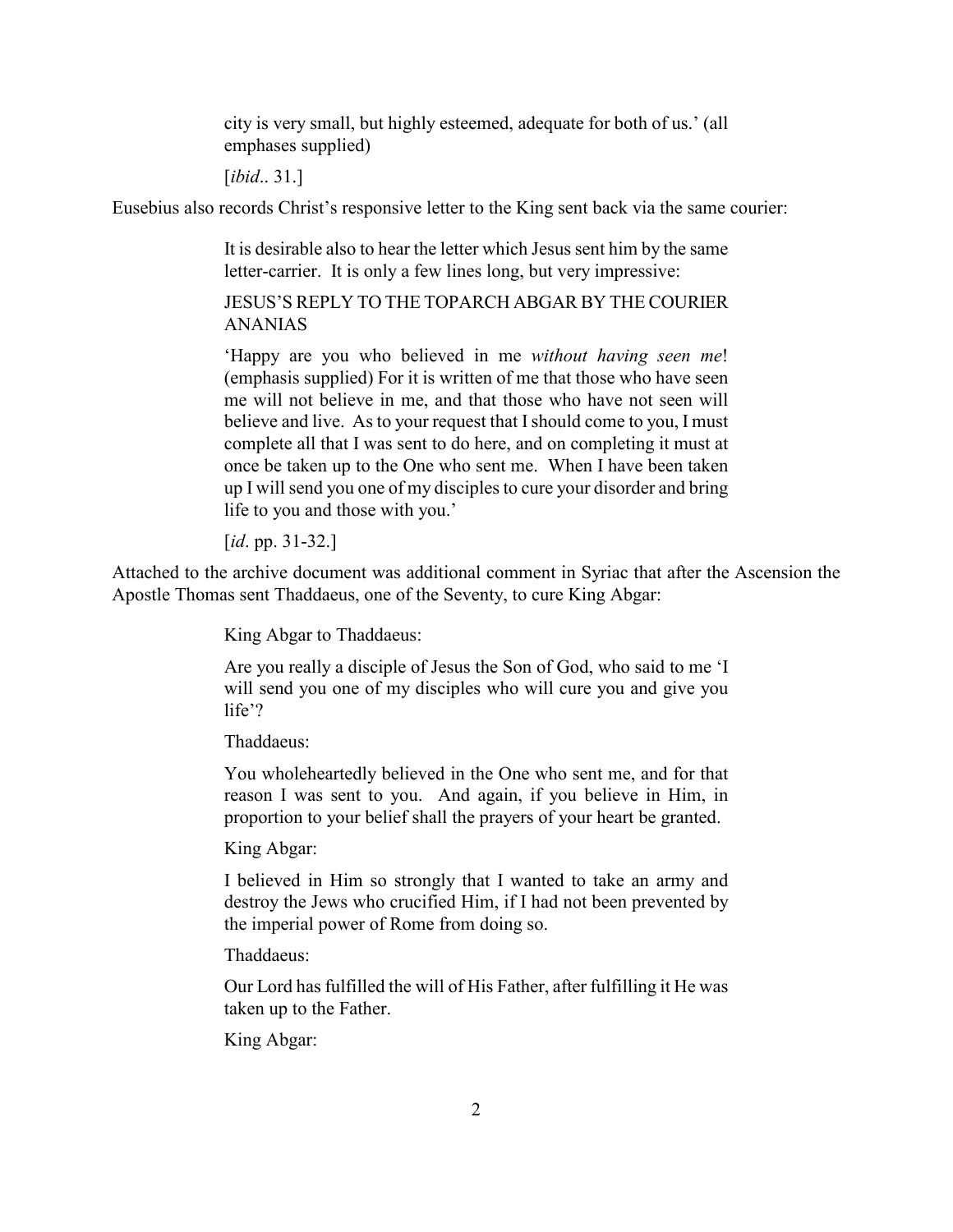I too have believed in Him and His Father.

Thaddaeus:

For that reason I lay my hand on you in His name.

[*id.*, pp. 32-33.]

When he did this, Abgar was instantly cured of the disease and disorder from which he suffered.

[*id.*, p. 33.]

When he arrived in the country (Edessa) Thaddaeus restored Abgar to health by the word of Christ, and amazed all the inhabitants by his wonderful miracles…. From that day to this the whole city of Edessa has been devoted to the name of Christ, providing most convincing proof of our Saviour's goodness to them also.

[ $id., Book 2, # 1, p. 36.]$ ]

All this happened in the year 340. [fn  $1 - '$ of the Selucid era – apparently A.D. 30, the probable year of the Ascension'.]

[*id.* p. 34.]

Here we may leave for the present this valuable document, literally translated (emphasis supplied) from Syriac.

 $\lceil id. \rceil$ 

The fourth century nun Egeria's account of her late fourth century pilgrimage to the Holy Land is further evidence of the Tradition of the Lord's letter to King Abgar of Edessa. Her recollection of her pilgrimage is full of spirituality and details regarding how early Christianity was and what and how the Liturgy was celebrated in the Mother Church, Jerusalem: http://www.ccel.org/m/mcclure/etheria/etheria.htm.

Egeria confirms the records at Edessa:

The letter is kept with great reverence at the city of Edessa, where the memorial is.

[Egeria, ibid., JOURNEY INTO MESOPOTAMIA, p. 23.]

Egeria states that she received both letters, to Christ and His reply, from a holy bishop of Edessa:

It was very pleasant to me to receive from the holy man himself the letters of Abgar to the Lord and of the Lord to Abgar, which the holy bishop had read to us there. For *although I have copies at home*, *yet* it seemed to me more pleasant to receive them from him lest perhaps